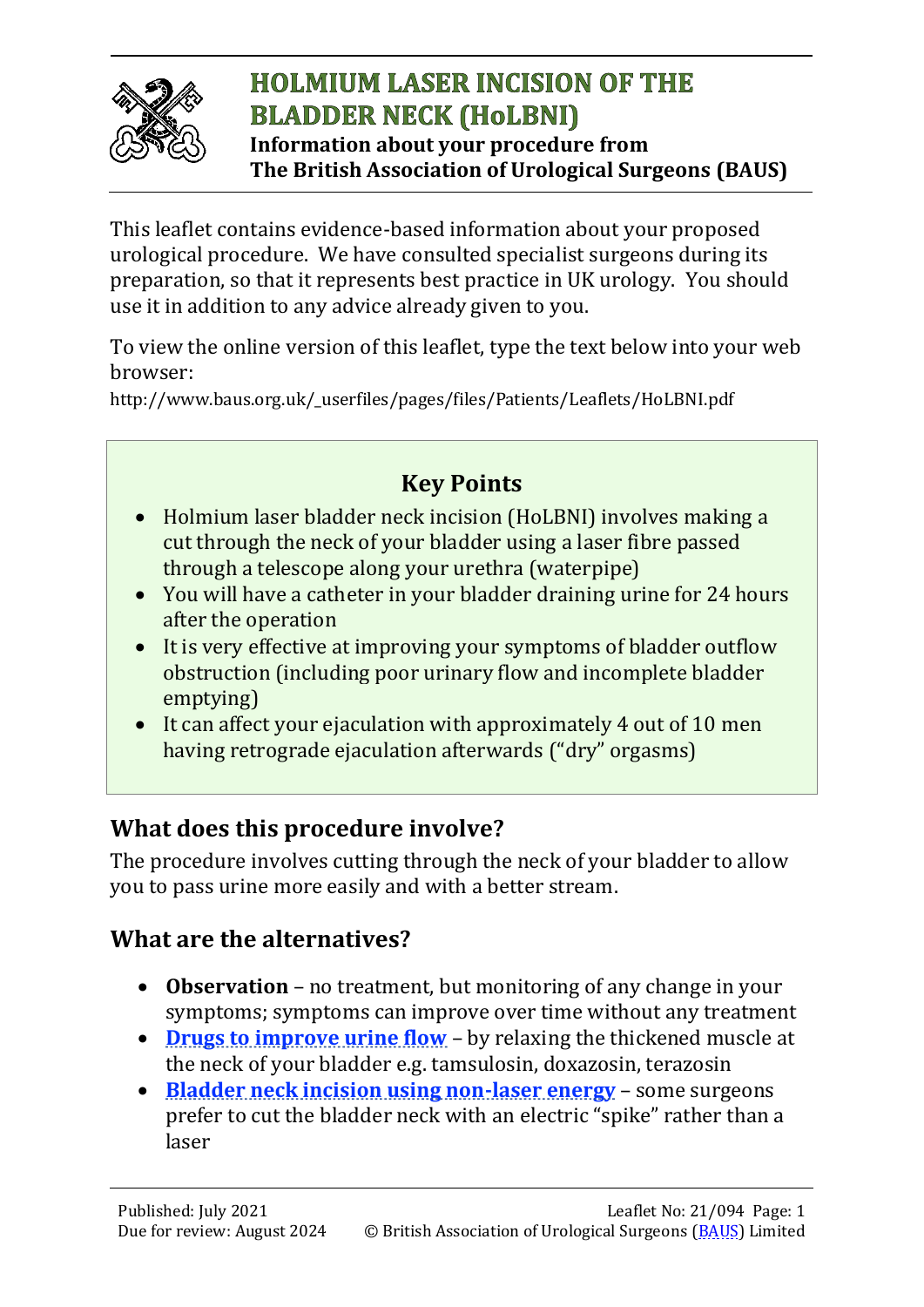• **[Transurethral prostatectomy \(TURP](http://www.baus.org.uk/_userfiles/pages/files/Patients/Leaflets/TURP%20for%20benign.pdf)**) – we may choose to do this instead of, or in addition to, a BNI if it is felt necessary to relieve your symptoms

# **What happens on the day of the procedure?**

Your urologist (or a member of their team) will briefly review your history and medications, and will discuss the surgery again with you to confirm your consent.

An anaesthetist will see you to discuss the options of a general anaesthetic or spinal anaesthetic. The anaesthetist will also discuss pain relief after the procedure with you.

We may provide you with a pair of TED stockings to wear, and we may give you a heparin injection to thin your blood. These help to prevent blood clots from developing and passing into your lungs. Your medical team will decide whether you need to continue these after you go home.

### **Details of the procedure**

- we normally use either a general anaesthetic (where you are asleep) or a spinal anaesthetic (where you are unable to feel anything from your waist down)
- we usually give you an injection of antibiotics before the procedure, after you have been checked for any allergies
- we put a telescope into your bladder through the urethra (water pipe) to check that there are no other problems within your bladder
- we use a laser fibre to cut through the thickened muscle at the neck of the bladder (pictured)
- occasionally, we may feel it necessary to remove some prostate tissue as well, to make sure that the urinary channel remains clear and open



- we put a catheter into your bladder at the end of the procedure
- we normally use bladder irrigation through the catheter to flush out any clots or bleeding
- on average, the procedure takes 20 to 30 minutes to complete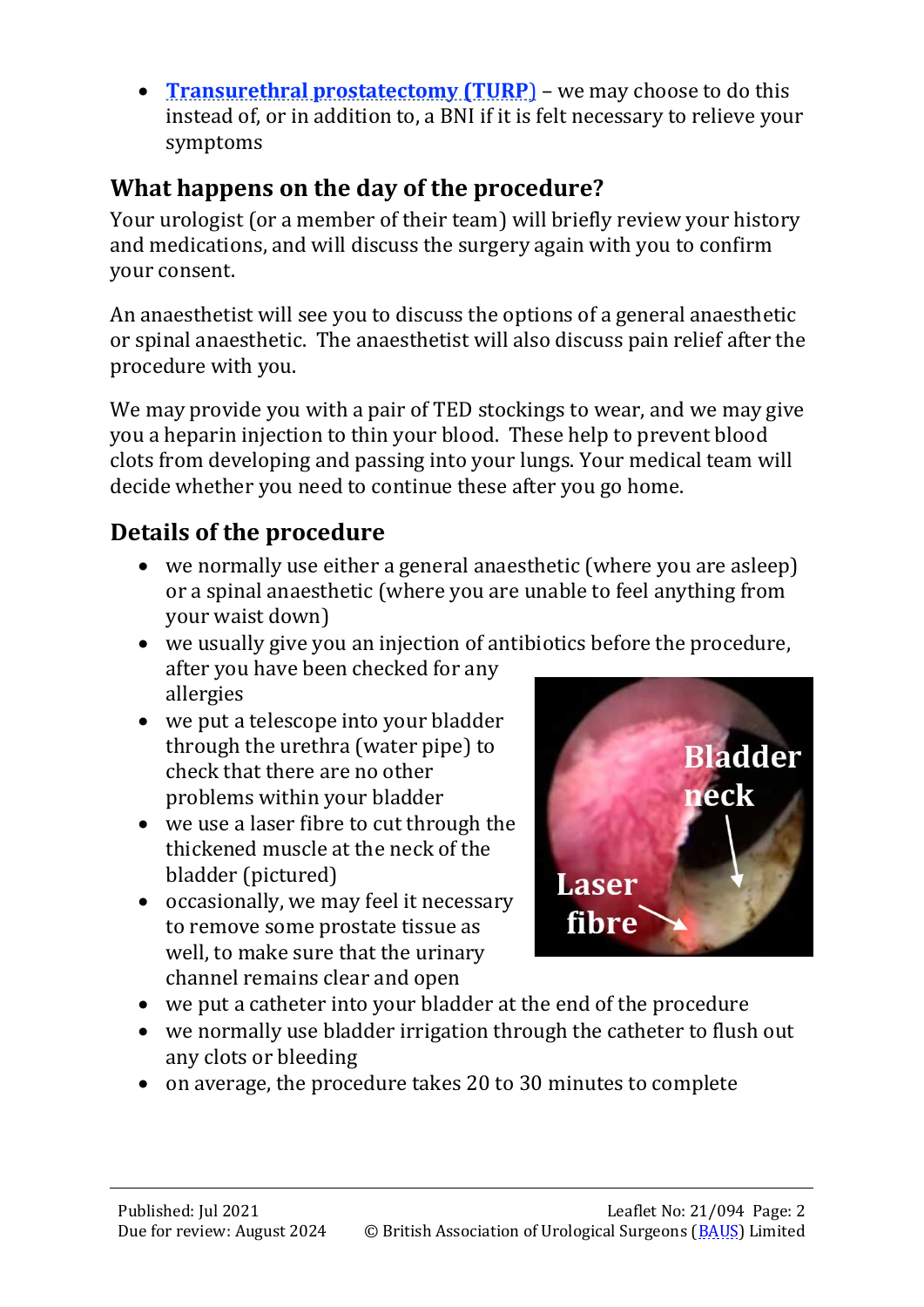We usually remove your bladder catheter after one night. You may find it painful to pass urine at first and it may come more frequently than normal. Tablets or injections can help with this, and it usually improves within a few days.

Your urine may turn bloody for 24 to 48 hours after removal of your catheter and some patients cannot pass urine at this stage. If this happens, we put another catheter in, before removing it again 48 hours later.

You will normally be in hospital for 1 to 2 nights.

### **Are there any after-effects?**

The possible after-effects and your risk of getting them are shown below. Some are self-limiting or reversible, but others are not. We have not listed very rare after-effects (occurring in less than 1 in 250 patients) individually. The impact of these after-effects can vary a lot from patient to patient; you should ask your surgeon's advice about the risks and their impact on you as an individual:

| After-effect                                                                                                                                                                              | <b>Risk</b>                                                                                           |
|-------------------------------------------------------------------------------------------------------------------------------------------------------------------------------------------|-------------------------------------------------------------------------------------------------------|
| Temporary mild burning, bleeding and<br>frequent urination                                                                                                                                | Almost all<br>patients                                                                                |
| Urinary tract infection requiring treatment<br>with antibiotics                                                                                                                           | Between 1 in 2 &<br>1 in 10 patients                                                                  |
| No semen is produced because it passes<br>back into your bladder on ejaculation<br>(retrograde ejaculation)                                                                               | Between 1 in 2 &<br>1 in 10 patients                                                                  |
| Failure to relieve your symptoms<br>completely                                                                                                                                            | Between 1 in 50<br>and 1 in 100                                                                       |
| Anaesthetic or cardiovascular problems<br>possibly requiring intensive care (including<br>chest infection, pulmonary embolus, stroke,<br>deep vein thrombosis, heart attack and<br>death) | Between 1 in 50 &<br>1 in 250 patients<br>(your anaesthetist<br>can estimate your<br>individual risk) |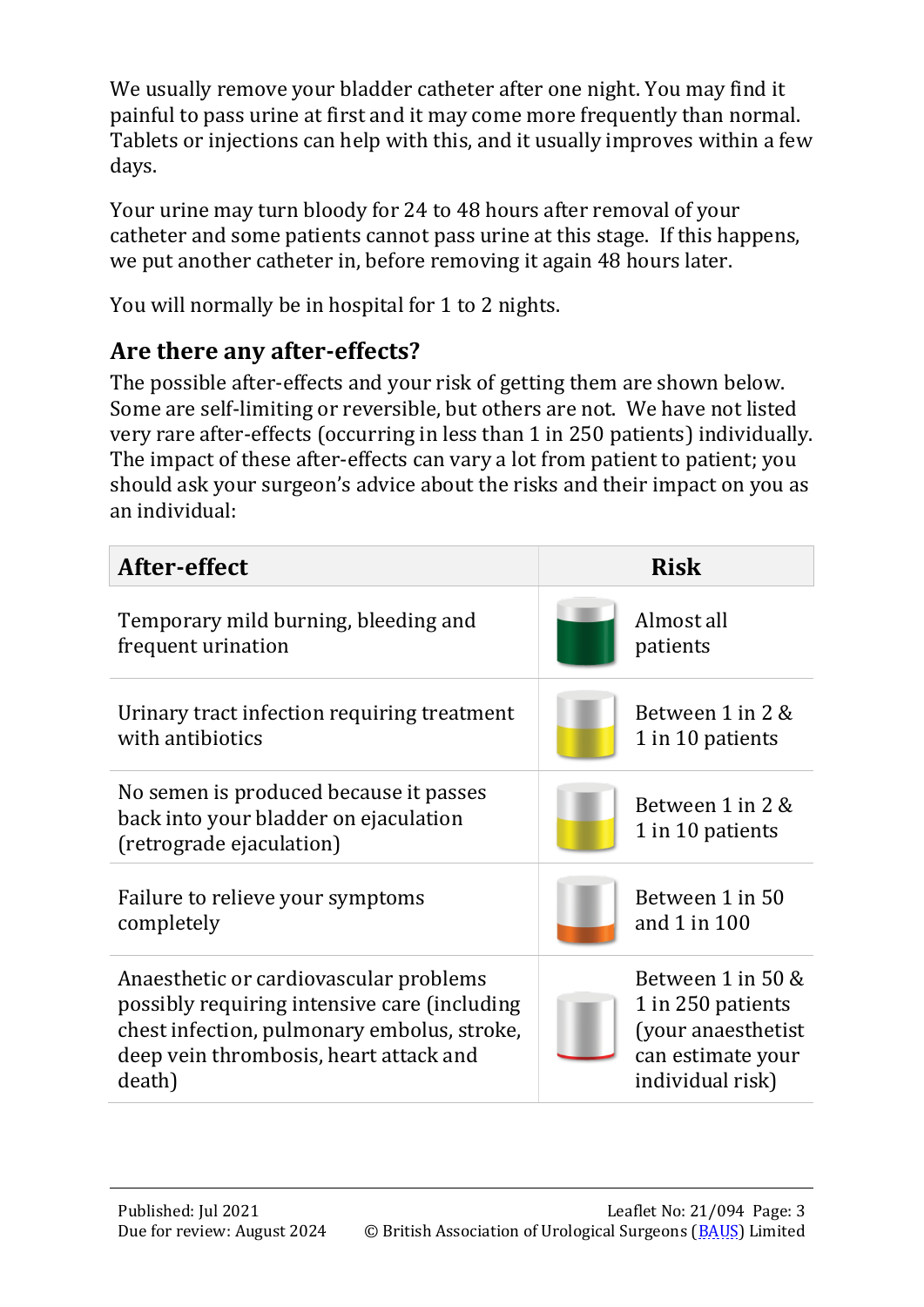Injury to the urethra causing delayed scar formation

# **What is my risk of a hospital-acquired infection?**

Your risk of getting an infection in hospital is between 4 & 6%; this includes getting *MRSA* or a *Clostridium difficile* bowel infection. This figure is higher if you are in a "high-risk" group of patients such as patients who have had:

- long-term drainage tubes (e.g. catheters);
- long hospital stays; or
- multiple hospital admissions.

# **What can I expect when I get home?**

- you will be given advice about your recovery at home
- you will be given a copy of your discharge summary and a copy will also be sent to your GP
- any antibiotics or other tablets you may need will be arranged & dispensed from the hospital pharmacy
- you should drink twice as much fluid as you would normally for the first 24 to 48 hours, to flush your system through and reduce the risk of infection
- you may return to work when you are comfortable enough and when your GP is satisfied with your progress
- one patient in five (20%) gets some bleeding 10 to 14 days after getting home, due to scabs separating from the cavity of the prostate. If this happens, you should increase your drinking; if it does not settle, you should contact your GP who may prescribe antibiotics for you
- if you have a fever, severe pain on passing urine, worsening bleeding, passing blood clots or sudden difficulty passing urine, you should contact your GP immediately; this may require re-admission as an emergency

# **General information about surgical procedures**

### *Before your procedure*

Please tell a member of the medical team if you have:

- an implanted foreign body (stent, joint replacement, pacemaker, heart valve, blood vessel graft);
- a regular prescription for a blood thinning agent (e.g. warfarin, aspirin, clopidogrel, rivaroxaban, dabigatran);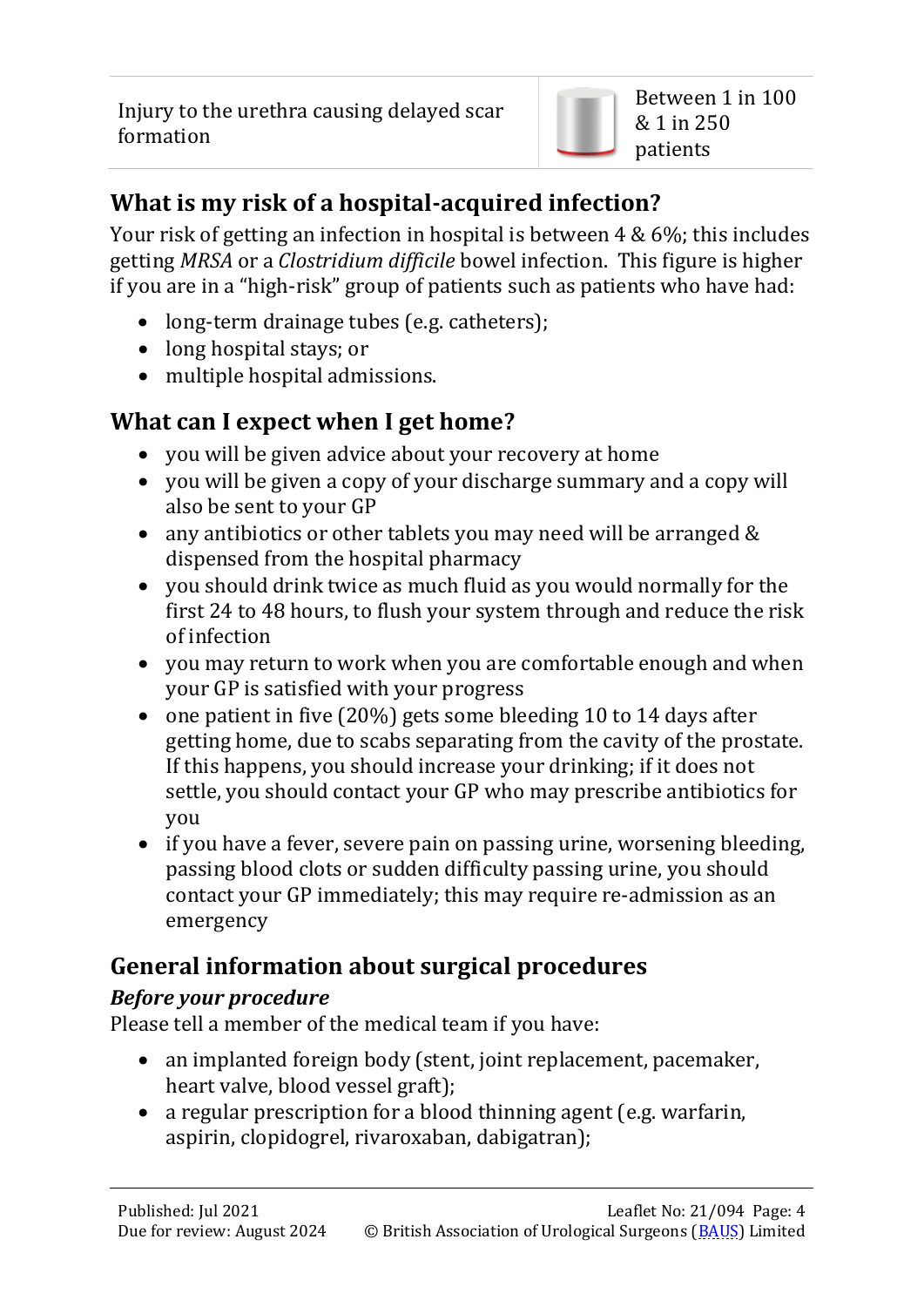- a present or previous MRSA infection; or
- a high risk of variant-CID (e.g. if you have had a corneal transplant, a neurosurgical dural transplant or human growth hormone treatment).

#### *Questions you may wish to ask*

If you wish to learn more about what will happen, you can find a list of suggested questions called ["Having An Operation"](https://www.rcseng.ac.uk/-/media/files/rcs/library-and-publications/non-journal-publications/having-an-operation.pdf) on the website of the Royal College of Surgeons of England. You may also wish to ask your surgeon for his/her personal results and experience with this procedure.

#### *Before you go home*

We will tell you how the procedure went and you should:

- make sure you understand what has been done;
- ask the surgeon if everything went as planned;
- let the staff know if you have any discomfort;
- ask what you can (and cannot) do at home;
- make sure you know what happens next; and
- ask when you can return to normal activities.

We will give you advice about what to look out for when you get home. Your surgeon or nurse will also give you details of who to contact, and how to contact them, in the event of problems.

You will also be informed of any follow-up and further treatment that may be required.

#### *Smoking and surgery*

Ideally, we would prefer you to stop smoking before any procedure. Smoking can worsen some urological conditions and makes complications more likely after surgery. For advice on stopping, you can:

- contact your GP;
- access your local [NHS Smoking Help Online;](http://www.nhs.uk/smokefree/help-and-advice/local-support-services-helplines) or
- ring the free NHS Smoking Helpline on **0300 123 1044**.

#### *Driving after surgery*

It is your responsibility to make sure you are fit to drive after any surgical procedure. You only need to [contact the DVLA](https://www.gov.uk/contact-the-dvla) if your ability to drive is likely to be affected for more than three months. If it is, you should check with your insurance company before driving again.